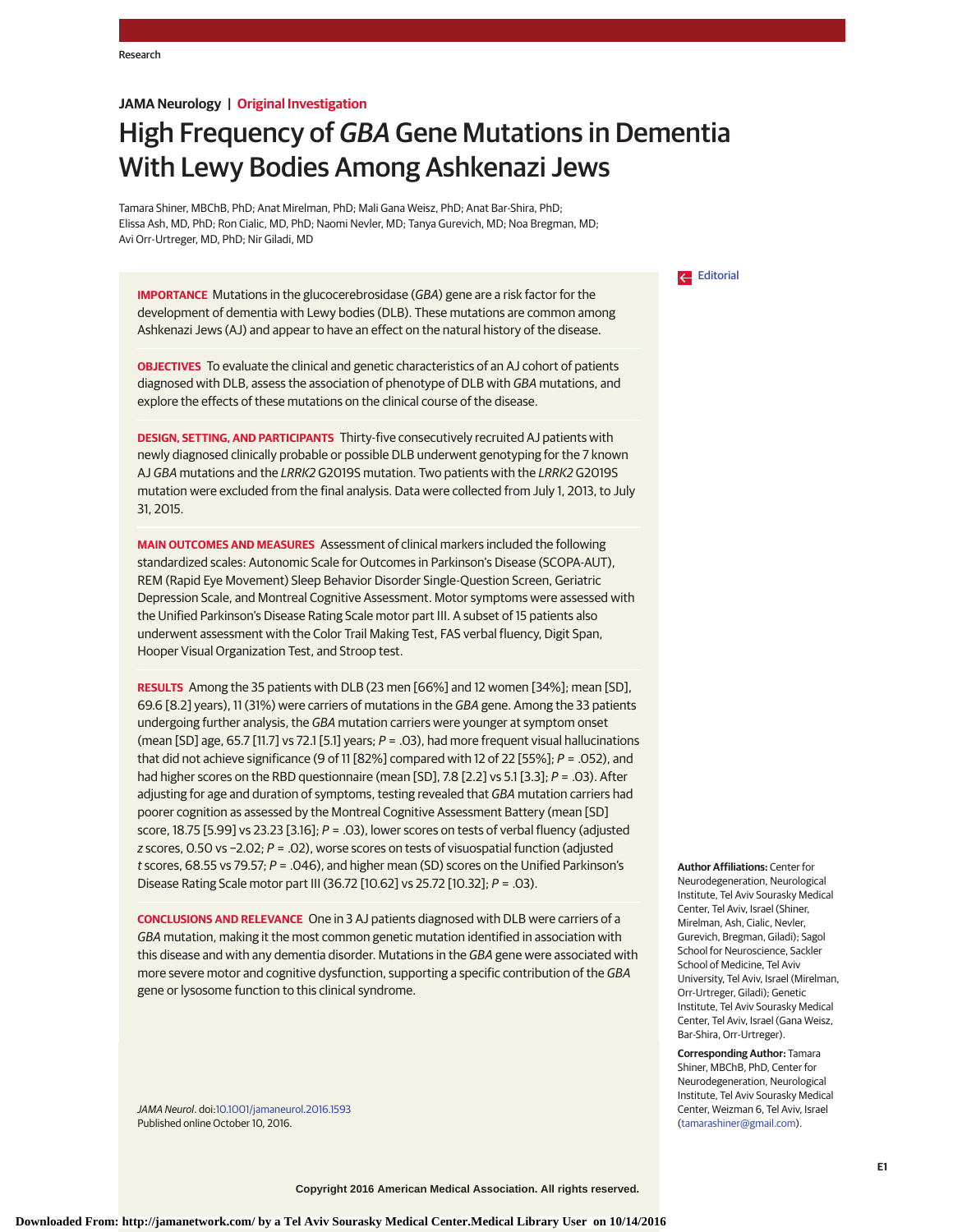ementia with Lewy bodies (DLB) is currently believed to be the second most common form of neurodegenerative dementia after Alzheimer disease (AD).1 The unique clinical syndrome of DLB is characterized by early cognitive and visual disturbances in association with parkinsonism and is thought to reflect early cortical involvement, specifically of the occipital and frontal cortex, much sooner than typically seen in Parkinson disease (PD).<sup>2</sup>

Although in the past believed to be sporadic, emerging evidence suggests a genetic contribution to DLB.<sup>3</sup> Heterozygosity for common mutations in the glucocerebrosidase (*GBA* [ENST00000368373]) gene have been more frequent among patients with DLB than in the general population; however, this frequency varies among different populations, from 3.5% of neuropathologically confirmed cases of DLB in a Seattlemovement disorder clinic<sup>4</sup> to 28% in a New York cohort.<sup>5</sup> Phenotypically, patients with DLB and *GBA*mutations have a younger age at onset than noncarriers.<sup>3</sup>

A high frequency of mutations in the *GBA* gene of 19.2% has previously been described among Ashkenazi Jewish (AJ) patients with PD. $^6$  Given that DLB is also a synucleinopathy, $^2$ we aimed to ascertain the clinical and genetic characteristics of a cohort of AJ patients with DLB. First, we sought to establish the mutation carrier rate among this population. Second, we evaluated the association between the presence of *GBA*mutations and the clinical phenotype of the disease. Based on the known associations between *GBA* mutations and PD,7-9 we hypothesized that mutation carriers would demonstrate more severe cognitive decline and parkinsonian features compared with patients with DLB who do not carry these mutations.

# Methods

### Study Cohort

The initial cohort included 35 consecutively recruited unrelated patients of AJ descent with DLB who attended the Center for Neurodegeneration at the Neurological Institute, Tel Aviv Medical Center, Tel Aviv, Israel, from July 1, 2013, to July 31, 2015. Two patients found to carry the *LRRK2* G2019S mutation (ENST00000298910.11) were excluded from the final study analysis, leaving 33 patients. The mean age at symptom onset was 70.0 (SD, 78.3; range, 44-85) years, and the mean age at enrollment was 73.5 (SD, 7.5; range, 56-89) years. The 33 patients fulfilled McKeith clinical criteria for possible or probable DLB, $^2$  and all had onset of motor symptoms less than 1 year before the onset of cognitive decline. The Tel Aviv Sourasky Medical Center and National Helsinki committees for Genetic Studies approved the study protocols. All participants provided written informed consent before participating in the study.

#### Clinical and Neuropsychological Evaluation

Motor symptoms were assessed using the Unified Parkinson's Disease Rating Scale motor part III (range, 0 to 108, with higher scores indicating worse motor disability).<sup>10</sup> Neuropsychological tests included the Montreal Cognitive Assessment<sup>11</sup> to assess global cognitive function (range, 0 to 30, with higher

## **Key Points**

**Question** What is the carrier rate of GBA mutations among Ashkenazi Jewish (AJ) patients who have dementia with Lewy bodies (DLB), and do mutation carriers have a different clinical phenotype?

**Findings** In this cohort of 33 consecutively recruited AJ patients with DLB, almost one-third were carriers of mutations in the GBA gene. In addition, mutations in the GBA gene were associated with more severe motor and cognitive dysfunction.

**Meaning** Mutations in the GBA gene are exceptionally common among AJ patients with DLB and have an effect on the clinical phenotype, which supports a specific contribution of the GBA gene or lysosome function to this clinical syndrome.

scores indicating better cognition). The REM Sleep Behavior Disorder Single-Question Screen<sup>12</sup> was used to evaluate rapid eye movement sleep behavior disorder (RBD) (range, 0 to 13, with higher scores indicating more severe symptoms), and the existence of hallucinations was assessed by direct questions to the patients and the primary caregiver by an experienced neurologist from our Memory Clinic (T.S.). These assessments were completed by all patients. A subset of patients (6 GBA carriers and 9 noncarriers) additionally performed more detailed cognitive assessments, including the FAS test for verbal fluency,<sup>13</sup> the Stroop test<sup>14</sup> and Color Trail Making Test Parts A and B15,16 to assess executive function, the Digit Span Test to assess working memory,<sup>17</sup> the Hooper Visual Organization Test<sup>18</sup> to assess visuospatial function, and the Autonomic Scale for Outcomes in Parkinson's Disease (SCOPA-AUT)19 to assess autonomic function.

#### **Genotyping**

Genotyping of founder *GBA* mutations was performed as previously described.<sup>9</sup> Briefly, patients underwent testing for the 84GG, IVS2+IG>A, p.N370S, p.L444P, p.V394L, p.R496H, and RecTL *GBA* mutations using an electronic microarray (Nano-Chip 400; Savyon Diagnostics, Ltd). In view of the high carrier rate of *LRRK2* mutations among AJ patients, existence of the G2019S mutation was also examined. Two patients with DLB were carriers of the G2019S *LRRK2* mutation and were excluded from the present analysis.

#### Statistical Analysis

Descriptive characteristics were examined for all patients. Neuropsychological measures were examined for normalcy using box plots and histograms. Cognitive testswere transformed into z scores or *t* scores based on age and level of education for all neuropsychological tests. Differences in cognitive measures between the groups (carriers vs noncarriers) were examined usingmixedmodels with adjustment for age, sex, years of education, and disease duration. Corrections for multiple comparisons were made using the Hochberg-Benjamini method based on predefined cognitive domains.<sup>20</sup> We used SPSS software (version 21; SPSS, Inc) for all data analyses, with the α level set at .05.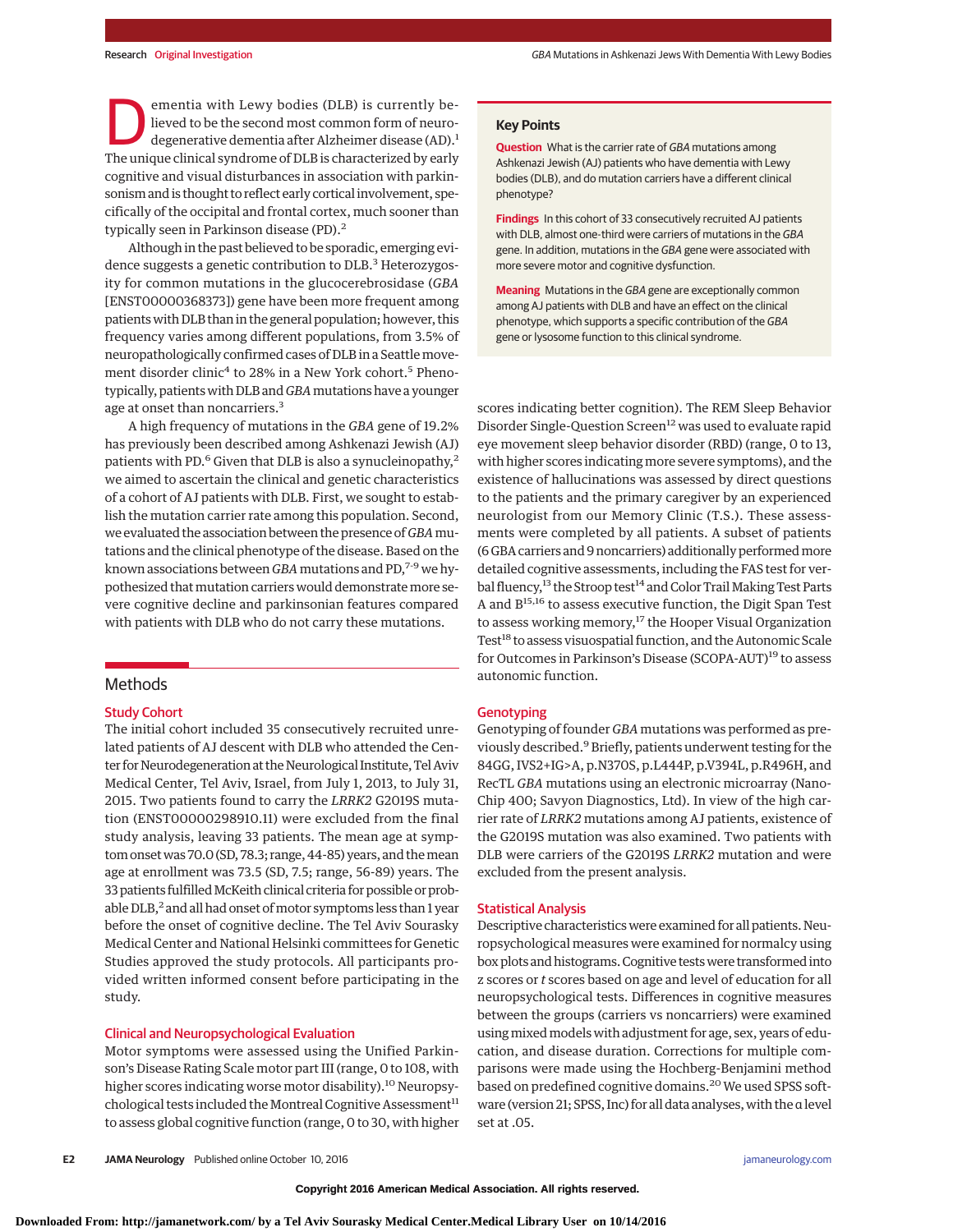#### Table 1. Patient Demographic Characteristics and Questionnaire Results

|                                      | <b>Patient Group</b>             |                                            |         |
|--------------------------------------|----------------------------------|--------------------------------------------|---------|
| Characteristic                       | <b>Noncarriers</b><br>$(n = 22)$ | <b>GBA Mutation Carriers</b><br>$(n = 11)$ | P Value |
| Age, mean (SD) [range], y            |                                  |                                            |         |
| At testing                           | 75.0 (5.0) [67-86]               | 70.3 (10.6) [56-89]                        | .09     |
| At onset                             | 72.1 (5.1) [63-85]               | 65.7 (11.7) [44-85]                        | .03     |
| Sex, No. (%)                         |                                  |                                            |         |
| Male                                 | 15 (68)                          | 7(64)                                      | .40     |
| Female                               | 7(32)                            | 4(36)                                      |         |
| Disease duration, median (range), y  | $2.9(0-7)$                       | $4.2(1-9)$                                 | .06     |
| Educational level, median (range), y | 13.8 (10-21)                     | $14.1(11-18)$                              | .35     |
| Hallucinations, No. (%)              | 12(55)                           | 9(82)                                      | .052    |
| RBD1Q score, mean (SD)               | 5.1(3.3)                         | 7.8(2.2)                                   | .03     |
| Presenting symptoms, No. (%)         |                                  |                                            |         |
| Motor                                | 3(14)                            | 4(36)                                      | .20     |
| Cognitive                            | 6(27)                            | 4(36)                                      | .62     |
| Concurrent motor and cognitive       | 13 (59)                          | 3(27)                                      | .08     |

Abbreviations: GBA, glucocerebrosidase gene; RBD1Q, REM (Rapid Eye Movement) Sleep Behavior Disorder Single-Question Screen.

#### Table 2. Neuropsychological Test Results

| <b>Test</b>                              | <b>Noncarriers</b> | <b>GBA Mutation Carriers</b> | P Value           |
|------------------------------------------|--------------------|------------------------------|-------------------|
| Global cognitive function,<br>mean (SD)  |                    |                              |                   |
| MoCA raw score <sup>a</sup>              | 23.23 (3.16)       | 18.75 (5.99)                 | .03 <sup>b</sup>  |
| Executive function domain                |                    |                              |                   |
| TMT part A, $z$ score <sup>c</sup>       | $-5.02$            | $-7.27$                      | .22               |
| TMT part B, $z$ score <sup>c</sup>       | $-4.10$            | $-5.68$                      | .27               |
| TMT B - A, z score <sup>c</sup>          | 0.92               | 2.53                         | .09               |
| Stroop <sup>c</sup>                      | 21.38              | 18.8                         | .16               |
| Working memory domain                    |                    |                              |                   |
| FAS verbal fluency, z score <sup>c</sup> | 0.50               | $-2.02$                      | .02 <sup>b</sup>  |
| Digit Span, S score                      | 8.53               | 7.85                         | .13               |
| Visuospatial domain                      |                    |                              |                   |
| HVOT, t score <sup>d</sup>               | 68.55              | 79.57                        | .046 <sup>b</sup> |

Abbreviations: GBA, glucocerebrosidase gene; HVOT, Hooper Visual Organization Test; MoCA, Montreal Cognitive Assessment; TMT, Trail Making Test.

<sup>a</sup> Scores range from 0 to 30, with greater scores indicating worse cognitive impairment.

**b** Significant even after multiple-comparison correction.

<sup>c</sup> Higher z scores indicate a greater SD from the norm. Lower scores on the test indicate worse performance.

<sup>d</sup> Scores range from 41 to 104, with higher t scores indicating higher likelihood of neurologic dysfunction.

# Results

Among the 35 AJ patients with DLB, 23 were men (66%) and 12 were women (34%), with amean (SD) age of 69.6 (8.2) years. Eleven patients (31%) were carriers of mutations in the *GBA* gene. Nine patients carried the N370S mutation, considered a mild mutation; 1 carried an L444P mutation, and 1 carried a RecTL/N370S mutation, both considered severe mutations. Two patients carried the G2019S mutation in the *LRRK2* gene and were therefore excluded from any further analysis. Twenty-nine patients fulfilled criteria for probable DLB, and 1 patient in the carrier group and 3 from the noncarrier group met criteria for possible DLB. The mean (SD) age of cognitive or motor symptom onset was younger among the *GBA* mutation carriers than the noncarriers (65.7 [11.7] vs 72.1 [5.1] years; *P* = .03). The mode of clinical presentation in each group with motor symptoms first, cognitive symptoms first, or concurrent cognitive and motor symptoms is given in Table 1. Briefly, a higher percentage of patients from the noncarrier group presented with concurrent symptoms at onset. More frequent visual hallucinations were found in the *GBA* mutation carrier group (9 of 11 [82%] vs 12 of 21 [55%]; *P* = .052). The presence and severity of RBD was higher in *GBA* mutation carriers than in noncarriers, with carriers presenting with higher mean (SD) scores on the REM Sleep Behavior Disorder Single-Question Screen (7.8 [2.2] vs 5.1 [3.3]; *P* = .03) (Table 1). There were no significant differences between groups in autonomic symptoms as reflected by the SCOPA-AUT Questionnaire (*P* = .15). Use of acetylcholinesterase inhibitors also tended to be higher among the *GBA* mutation carriers (8 of 11 [73%] vs 10 of 22  $[45\%]; P = .06$ ).

Poorer cognitive function was observed in *GBA* mutation carriers compared with noncarriers as assessed by the Montreal Cognitive Assessment (mean [SD] raw score, 18.75 [5.99] vs 23.23 [3.16];  $P = .03$ ) after adjusting for age, sex, level of education, and symptom duration. No differences were observed between the groups in the Stroop, Digit Span, or Color Trail Making tests when analyzed separately or when the differences were evaluated (Table 2). However, after adjusting for symptom duration, age, sex, and years of education, carriers had lower scores on the phonemic verbal fluency test (ad-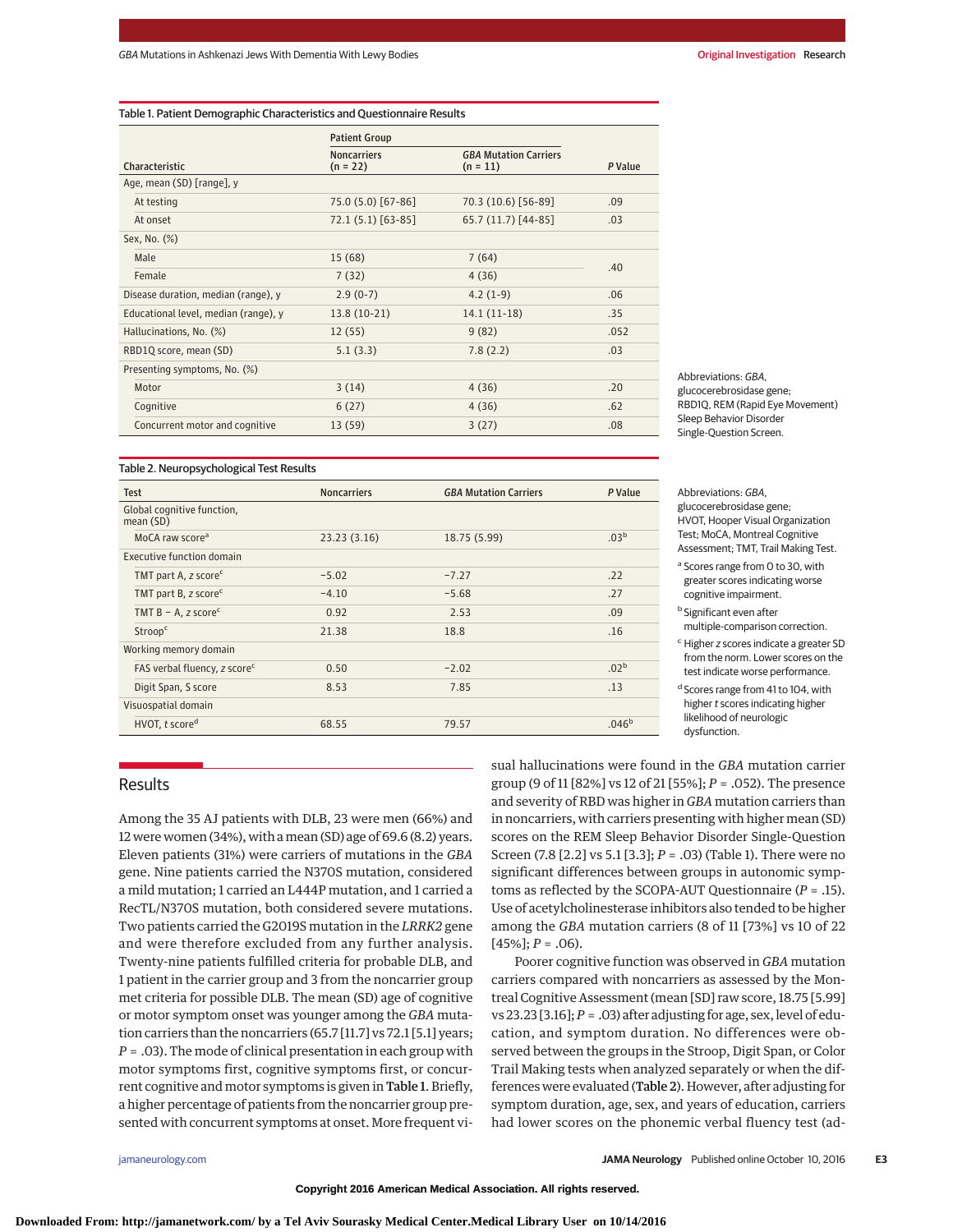



The population includes 33 patients with dementia with Lewy bodies, including 11 carriers and 22 noncarriers of GBA mutations. We compared z scores on neuropsychological tests of different cognitive domains between the groups. Executive function was measured using the Color Trail Making Test A and B; working memory, the FAS test for verbal fluency; and visuospatial function, the Hooper Visual Organization Test. All scores were adjusted for age, sex, years of education, and disease duration. Error bars represent SEM.

justed *z* scores, 0.50 vs −2.02; *P* = .02) and on the Hooper Visual Organization Test for assessment of visuospatial function (adjusted *t* scores, 68.55 vs 79.57; *P* = .046) (Figure). Furthermore, *GBA* mutation carriers presented with higher scores on the Unified Parkinson's Disease Rating Scale motor part III than noncarriers, which reflected more marked extrapyramidal signs (mean [SD], 36.72 [10.62] vs 25.72 [10.32]; *P* = .03).

# Discussion

The aim of this study was to ascertain the clinical and genetic characteristics of an AJ cohort of patients diagnosed with DLB and to evaluate the association between the characteristics of the disease and the presence of *GBA* mutations. The AJ group is of specific interest owing to the increased carrier frequency of *GBA* mutations and the previously described link between *GBA* mutations and the risk and nature of DLB. Our results revealed an exceptionally high frequency of mutations in the *GBA* gene (31%) among AJ patients with DLB compared with a carrier rate of 6.35% in the general AJ population. Because the recruitment was consecutive from an outpatient movement disorders and memory clinic, we believe that our observation reflects the real frequency among the AJ population with DLB. In addition, patients with DLB who carried *GBA* mutations had a more aggressive disease course as reflected by the younger age of symptom onset, more frequent hallucinations, and poorer performance in cognitive and motor tests.

Although the difference did not reach significance, the higher percentage of *GBA* mutation carriers who were taking acetylcholinesterase inhibitors at the time of testing is of interest. The difference may be because the severity of the cognitive decline is more marked in this group and may have led to the commencement of this therapy sooner. This finding strengthens our results by demonstrating that despite the use of acetylcholinesterase inhibitors, *GBA* mutation carriers still had significantly more cognitive impairment than noncarriers. If none of the patients had taken acetylcholinesterase inhibitors, we may have observed even greater differences in cognition between groups.

Based on the observed association between *GBA* mutation status and hallucinations as well as more severe cognitive disturbances, a specific association between the distribution of Lewy body abnormalities pathology and the *GBA* gene may exist. Visual hallucinations have been associated with increased numbers of Lewy bodies in the anterior and inferior temporal lobe and neuritic degeneration in the CA2 to CA3 region of the hippocampus in  $DLB$ ,<sup>21</sup> which suggests that these regions are pathologicallymore vulnerable when the *GBA* gene is mutated, even in only 1 allele. The *GBA* mutation may not only result in accelerated synuclein-associated neurodegeneration but specific neurons may be more dependent on lysosomal activity and thereby may exhibit dysfunction earlier in the course of the disease. In support of this link between synuclein aggregation in the hippocampal CA2 to CA4 neurons and mutations in the *GBA* gene, positive synuclein inclusions have been observed in the hippocampal CA2 to CA4 neurons, even in patients with Gaucher disease who developed PD.<sup>22</sup>

Of special interest is—to our knowledge—our first ever reported association between RBD and *GBA* mutation status among a DLB cohort. This association has been described in PD cohorts and among patients with RBD<sup>23</sup> but never in patients with DLB. The present observation consolidates the association between RBD and the *GBA* gene to further support a more specific role of the *GBA* gene and possibly the lysosome in the neural network responsible for the development of RBD.

Along the same lines of the unique association between the *GBA* gene and specific neural networks is our present observation that patients with DLB who carry *GBA*mutations performed worse on frontal executive function testing (phonemic verbal fluency). Functional neuroimaging studies have previously reported increased activation in the dorsolateral prefrontal cortex during phonemic verbal fluency tasks.<sup>24</sup> The dorsolateral prefrontal cortex is one of themain projection sites of the dorsal striatum,<sup>25</sup> a brain area known to have a higher burden of α-synuclein abnormalities in DLB when compared with PD,<sup>26</sup> which may in part explain why these deficits have not been observed among patients with PD and *GBA* mutations.<sup>27,28</sup> Functional magnetic resonance imaging studies examining brain activation areas while performing the Hooper Visual Organization Test reported increased activation in the visual association areas,<sup>18</sup> which have been shown to be pathologically involved in DLB.<sup>29</sup> Patients with PD who are *GBA* mutation carriers have been shown to have poorer visuospatial function, <sup>27</sup> supporting a selective vulnerability of these pathways to mutations in the *GBA* gene. Furthermore, in detailed testing of visual short-term memory, *GBA* mutation carriers with and without PD show an increased susceptibility to visual memory interference, once again linking pathologic features in this system with these specific genetic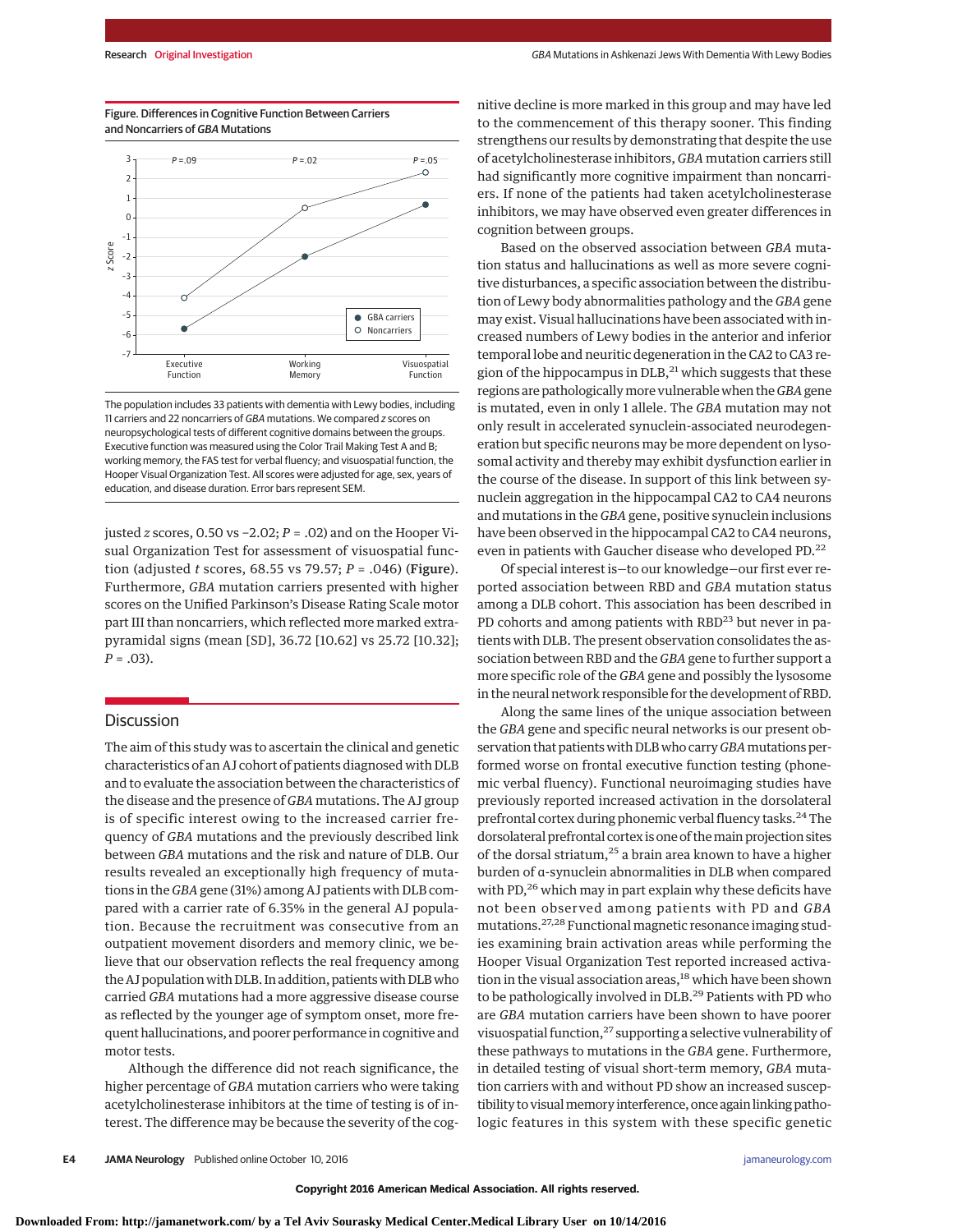mutations.<sup>30</sup> Our findings complement these earlier reports by demonstrating poorer performance on tests of visuospatial function in *GBA* mutation carriers with DLB. In fact, our findings of worse performance in these tasks may reflect more severe damage to these networks among *GBA* mutation carriers, which supports our proposal that not all brain regions or networks rely to the same extent on lysosomal activity. Another possible explanation for the specific clinical profile among *GBA*-mutated DLB is not vulnerability of the neurons or networks but less effective compensation or reserve in those regions or networks. Although many similarities are found in the cognitive profiles of patients with PD and *GBA* mutations and those with DLB and *GBA* mutations, lower cognitive reserve among the patients with DLB may explain some of the differences in performance that we have observed.

The precise mechanism by which *GBA* mutations lead to accumulation of α-synuclein remains poorly understood, and loss-of-function and gain-of-function theories have been proposed. Some of the work pointing toward a lossof-function mechanism comes from in vitro studies, which found that decreased glucocerebrosidase activity leads to aggregation of abnormally folded α-synuclein<sup>31</sup> and that perturbation of glucocerebrosidase activity in mice neuroblastoma cells leads to α-synuclein aggregation.<sup>32</sup> In addition, a bidirectional effect has been postulated whereby the abnormally folded α-synuclein leads to further inhibition of glucocerebrosidase activity, which forms a bidirectional loop and a self-propagating disease.<sup>31</sup> Support for the gain-of-function theory comes from the demonstration that several *GBA* mutations lead to a misfolded glucocerebrosidase protein. Several mechanisms by which misfolded glucocerebrosidase might contribute to parkinsonism have been proposed. Reduced α-synuclein degradation due to lysosomal insufficiency, impairment of other autophagic pathways necessary for preventing accumulation of α-synuclein, or overwhelming of the ubiquitin-proteasome pathway may cause a delay in the degradation of accumulated α-synuclein. Augmentation of glucocerebrosidase activity has been attempted in animal disease models with promising results<sup>32,33</sup>; however, no controlled trials have been undertaken on humans as yet.

The main limitation in our study is the cohort size. Dementia with Lewy bodies is a disease known to be underdiagnosed and, because it is a progressive neurodegenerative process, patients have to be recruited and examined during the stage of their disease when they are able to provide informed

consent and perform cognitive testing. Despite the size of the cohort, an important strength of the study is the consecutive recruitment from an outpatient clinic, which allows for the assumptions relating to genotype frequency and phenotypic manifestation. A further limitation is the cross-sectional aspect to the design, which unfortunately does not allow us to comment on the rate of progression of disease in *GBA* mutation carriers compared with noncarriers.

# **Conclusions**

Our study demonstrates that *GBA* mutations are exceptionally common among AJ patients with DLB. Furthermore, the presence of these mutations appears to have an effect on the phenotype of disease. Several important questions remain to be answered. Given the high carrier rate of these mutations in the general AJ population but the fairly low penetrance, the understanding of what leads to the development of disease in some carriers but not in others has yet to be explored. An interesting and puzzling fact is that some AJ mutation carriers develop DLB, others develop PD, and most will have no disease until 70 or 80 years of age. The association between the type of *GBA* mutation and the phenomenology constitutes another area of special interest. In PD, investigators<sup>6</sup> have reported the stronger contribution of severe GBA mutations to the risk and to earlier age of motor symptoms onset and a distinct phenotypic disease manifestation. In our present small sample, we were unable to explore these differences, and future studies should investigate the difference in DLB phenotype based on the type of mutation. The association between *GBA* mutation type and the clinical syndrome might reflect a complex relationship between *GBA* and α-synuclein abnormalities, possibly mediated by other genes or interactions with the environment.

The fact that *GBA* mutations appear to have such a significant effect, even within a small cohort of patients, implies that these mutations may have a role in the pathologic process of this disease. Understanding the effect of these mutations on glucocerebrosidase and lysosomal function may hold the key to the development of neuroprotective therapies in this disease in the future. Understanding the mechanisms by which these mutations are associated with DLB is instrumental in paving the way to the development of personalized treatments in the future.

#### ARTICLE INFORMATION

**Accepted for Publication:** April 7, 2016.

**Published Online:** October 10, 2016. doi[:10.1001/jamaneurol.2016.1593](http://jama.jamanetwork.com/article.aspx?doi=10.1001/jamaneurol.2016.1593&utm_campaign=articlePDF%26utm_medium=articlePDFlink%26utm_source=articlePDF%26utm_content=jamaneurol.2016.1593)

**Author Contributions:** Dr Shiner had full access to all the data in the study and takes responsibility for the integrity of the data and the accuracy of the data analysis.

Study concept and design: Ash, Gurevich, Bregman, Giladi.

Acquisition, analysis, or interpretation of data: Mirelman, Gana Weisz, Bar-Shira, Ash, Cialic, Nevler, Gurevich, Bregman, Orr-Urtreger.

Drafting of the manuscript: Mirelman, Bregman, Giladi. Critical revision of the manuscript for important intellectual content: Mirelman, Gana Weisz, Bar-Shira, Ash, Cialic, Nevler, Gurevich, Bregman,

Orr-Urtreger, Giladi.

Statistical analysis: Mirelman.

Administrative, technical, or material support: Ash, Cialic, Nevler.

Study supervision: Ash, Gurevich, Bregman, Orr-Urtreger, Giladi.

**Conflict of Interest Disclosures:** Dr Giladi reports serving as a member of the editorial board for the Journal of Parkinson's Disease; serving as a

consultant to Teva-Lundbeck, IntecPharma, NeuroDerm, Armon Neuromedical, Ltd\Dexel, Monfort, and Lysosomal Therapeutic, Inc; receiving payment for lectures at Teva-Lundbeck, Novartis, UCB, AbbVie, Shaier, and Genzyme; and receiving research support from the Michael J. Fox Foundation, the National Parkinson Foundation, the European Union Seventh Framework Program, the Israel Science Foundation, Teva NNE program, LTI, AbbVie, and CHDI. No other disclosures were reported.

**Funding/Support:** This study was supported by Elad Cohen via the Adopt a Researcher grant at the Tel Aviv Sourasky Medical Center (Dr Shiner).